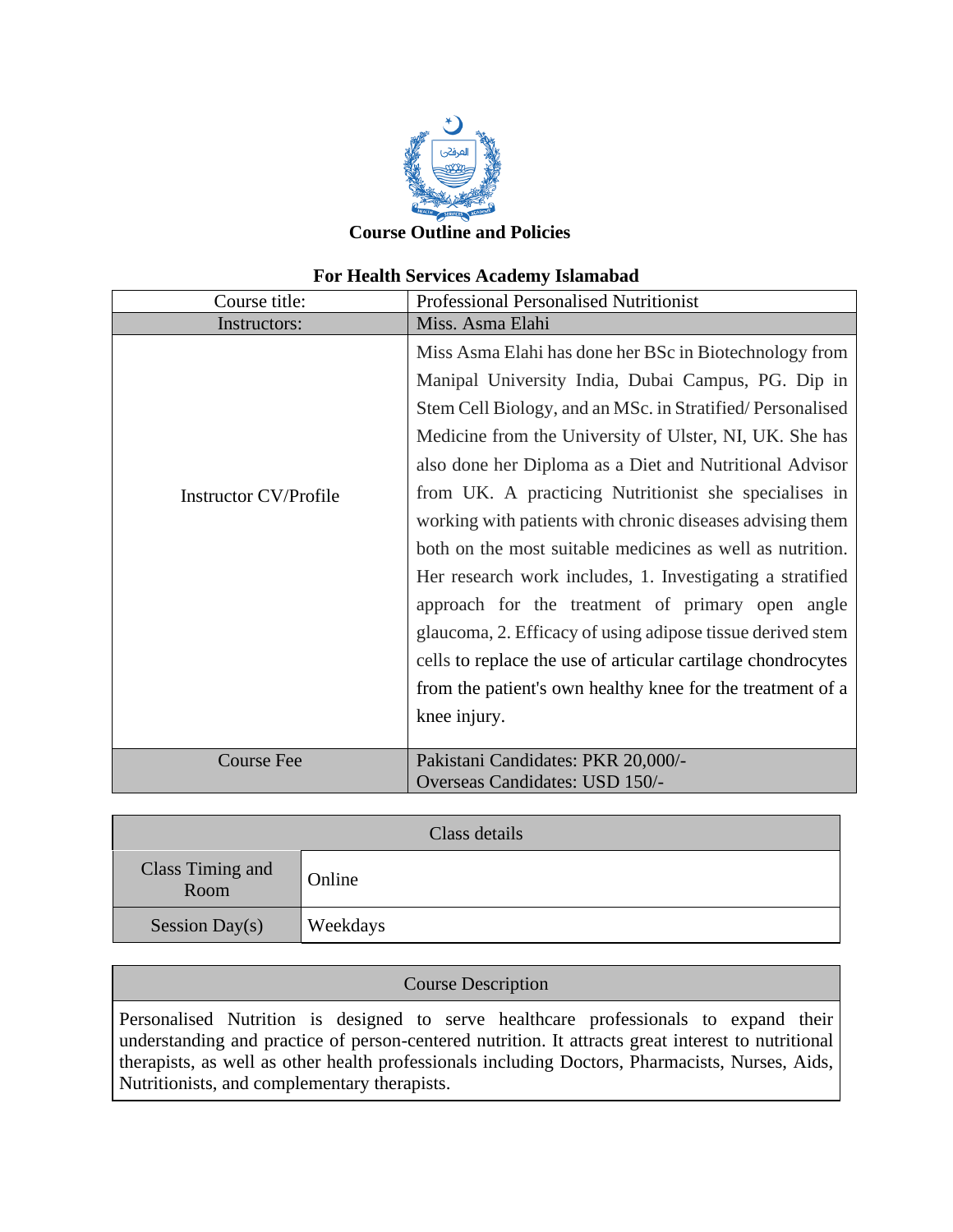This course can also be taken by qualified non-health care individuals that work at the point care to enhance their knowledge on nutrition for patients.

### Course Objective

This course concludes with guidance on how to work with clients. Personalised Nutrition focuses on the basic understanding of the relationship between food and nutrition, and the foundational science involved in developing personalised nutritional meal plans for individuals depending on their health and their lifestyle and to reduce the risk of chronic as well as other diseases and ailments.

# Course Learning Outcomes

### Knowledge Outcomes

- Principles of personalised nutrition
- Role of different food groups and their importance?
- Different types of meal plans.
- Nutrition involved in the management of diseases
- Working with clients
- Design customized meal plans

### Abilities Outcomes

- Understand Personalised nutrition
- Able to compliment nutrition with client's health and lifestyle
- Communication with the clients effectively
- Should be able to make sure and do follow-ups with clients to see their outcomes of the designated meal plans after a few days or weeks.

### Skills Outcomes

- Personalised nutrition advisor
- Work with different clients
- Create customised meal plans
- Communication skills
- Group presentation skills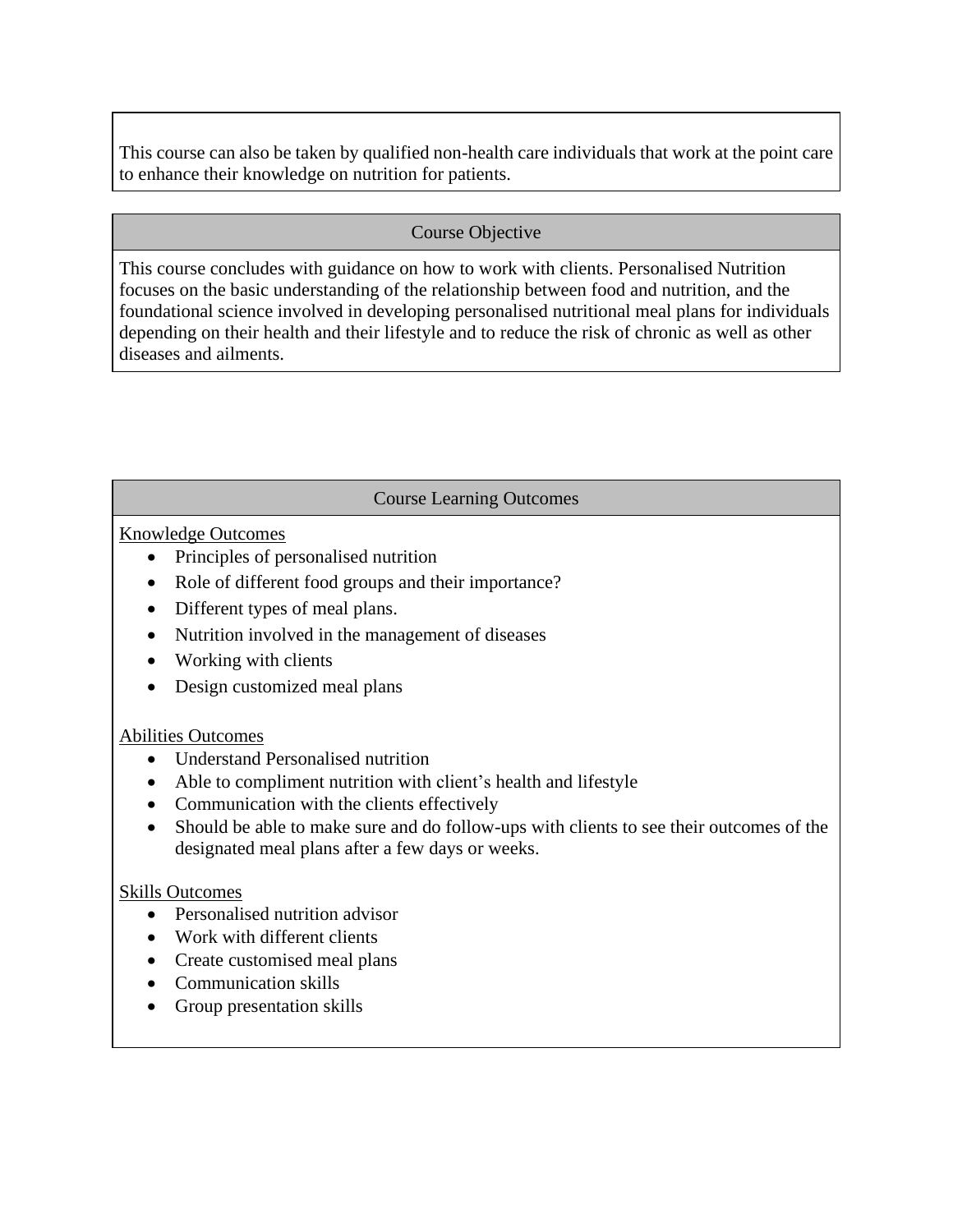### Teaching and Learning Methodology

This course will build on presentations, videos, readings, case studies and assignments. This course rests on several components – self-study, case discussions, interaction, as well as implementing Strategies to practice and application in the subject area:

- Self-Study:
- Student-Instructor Interaction online.
- Discussion of selected questions, finding of examples, answering of questions etc.
- Group Discussions.
- Group project to practice and for application of concepts.
- Preparation of short assignments.
- Final report/project and discussion on a selected topic.

| <b>Course Plan</b> |                                   |                                                                                                                                                    |                 |      |
|--------------------|-----------------------------------|----------------------------------------------------------------------------------------------------------------------------------------------------|-----------------|------|
| Session            | Chapters                          | <b>Session Topic</b>                                                                                                                               | Assessment<br>S | $\%$ |
|                    | Principles of<br>Nutrition        | Introduction<br>Part 1: The Importance of Nutrition and<br>Types of Nutrition<br>Part 2: The Basic Food Groups<br>Part 3: How to Balance Your Diet |                 |      |
| $\overline{2}$     | <b>Macronutrients</b>             | Part 1: Carbohydrates<br>Part 2: Fats<br>Part 3: Proteins and the Ideal<br><b>Macronutrient Balance</b>                                            |                 |      |
| 3                  | Micronutrients-<br>Macro minerals | Part 1: Calcium and Magnesium<br>Part 2: Phosphorous, Sodium and Potassium<br>Part 3: Chloride and Sulphur                                         |                 |      |
| $\overline{4}$     | Micronutrients-<br>Microminerals  | Part 1: Iron and Copper<br>Part 2: Iodine and Zinc<br>Part 3: Fluoride, Manganese, Cobalt, and<br>Selenium                                         |                 |      |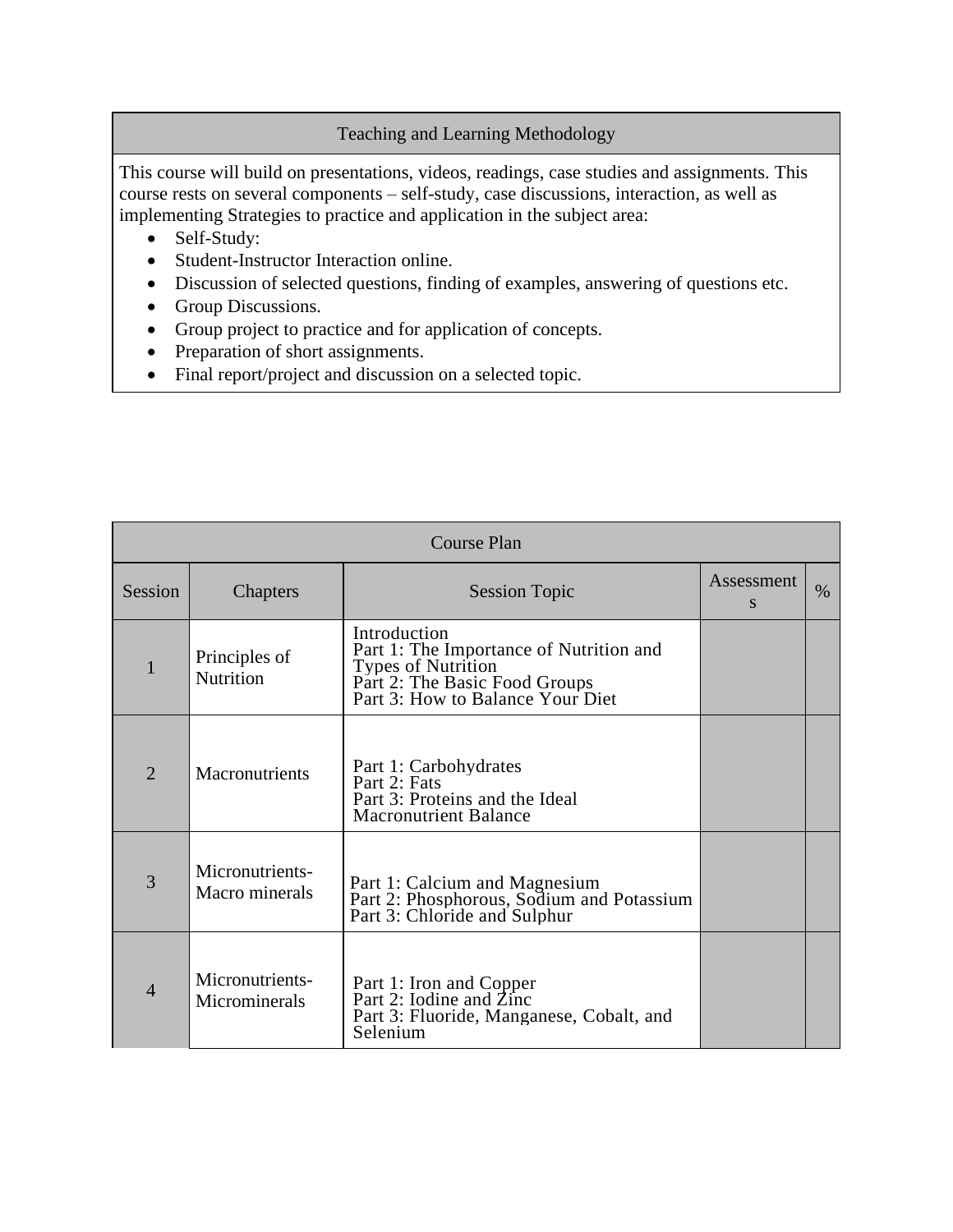| 5  | Vitamins and<br><b>Other Dietary</b><br>Concerns   | Part 1: Vitamin A<br>Part 2: B-Vitamins<br>Part 3: Vitamins C and D<br>Part 4: Vitamins E and K<br>Part 5: Omega 3                                                           |  |
|----|----------------------------------------------------|------------------------------------------------------------------------------------------------------------------------------------------------------------------------------|--|
| 6  | Special<br>Considerations                          | Part 1: Overweight Individuals<br>Part 2: Athletes and Bodybuilders<br>Part 3: Pregnant Women<br>Part 4: Infants, Children, and the Elderly                                  |  |
| 7  | Treating and<br>Disease<br>Management with<br>Diet | Part 1: Candida<br>Part 2: Crohn's Disease and Autoimmune<br><b>Diseases</b><br>Part 3: Attention Deficit Hyperactivity<br><b>Disorder and Diabetes</b>                      |  |
| 8  | Allergies                                          | Part 1: Food Allergies<br>Part 2: Food Intolerances and Food<br>Poisoning<br>Part 3: Undergoing a Diagnosis                                                                  |  |
| 9  | <b>Special Diets</b>                               | Part 1: A Vegetarian Diet<br>Part 2: A Vegan Diet<br>Part 3: A Ketogenic Diet<br>Part 4: The Mediterranean Diet<br>Part 5: The South Beach Diet<br>Part 6: The Alkaline Diet |  |
| 10 | Superfoods                                         | Part 1: Herb Superfoods<br>Part 2: Fruit and Nut Superfoods<br>Part 3: Vegetable Superfoods and Additional<br>Superfoods                                                     |  |
| 11 | Supplements                                        | Part 1: Probiotics<br>Part 2: Antifungal Supplements and Herbal<br>Supplements                                                                                               |  |
| 12 | Working with<br>Clients                            | Part 1: Initial Consultation<br>Part 2: Ongoing Care and Ethics                                                                                                              |  |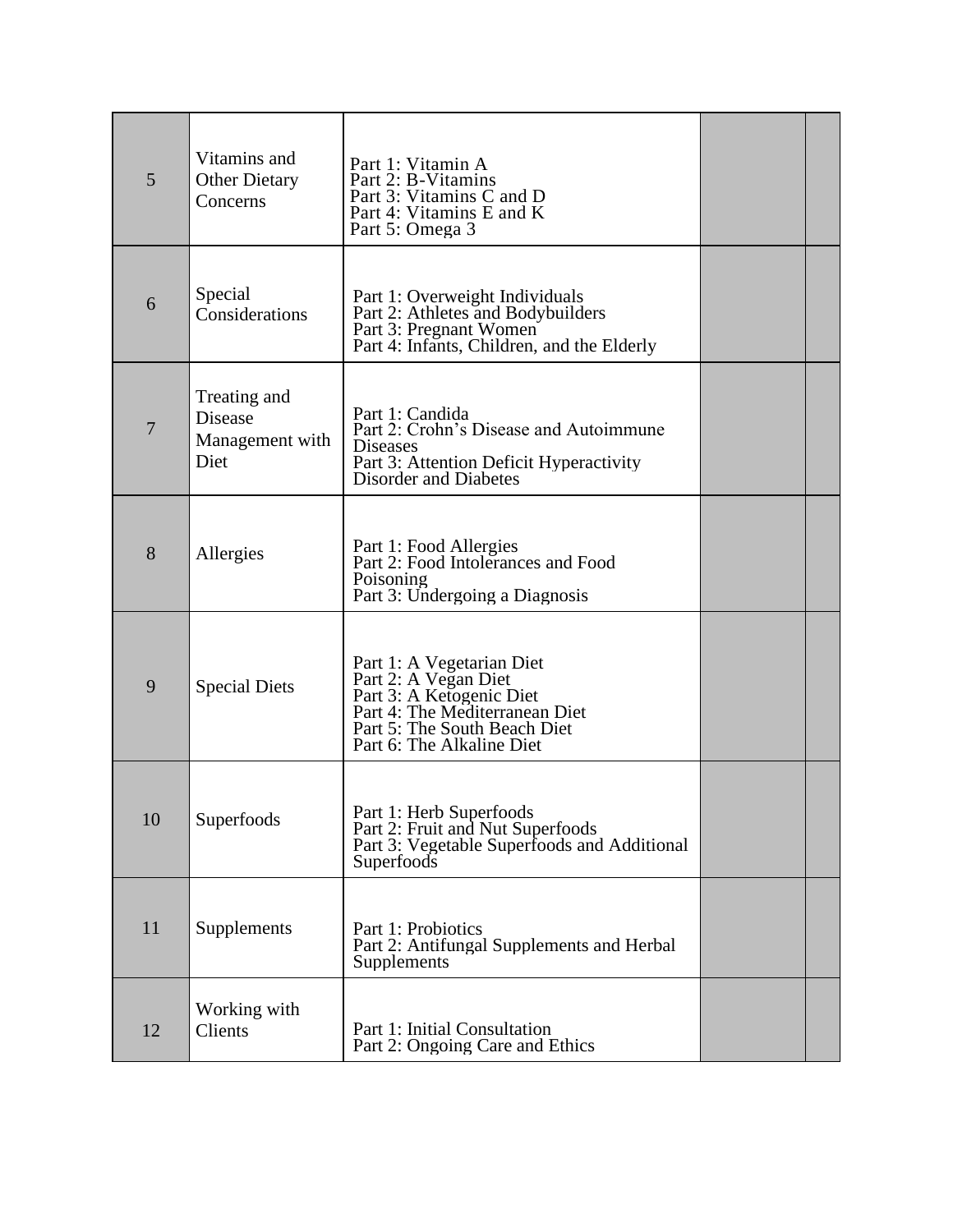|  | <b>Creating Meal</b><br>Plans | Part 1: How to Build a Meal Plan and Factors<br><b>Affecting Meal Planning</b><br>Part 2: Meal Planning Assessment and Help<br>to Get the Client Started<br>Conclusion |  |  |
|--|-------------------------------|------------------------------------------------------------------------------------------------------------------------------------------------------------------------|--|--|
|--|-------------------------------|------------------------------------------------------------------------------------------------------------------------------------------------------------------------|--|--|

### Prerequisite Skills and Knowledge to take this Course

Academic Conduct

At HSA academic honesty is mandatory. Absolutely no plagiarism/ cheating in any examination, quiz, assignment, report, and/or presentation by any student is tolerated.

#### [Attendance](http://10.0.5.230/feedback_C.asp?ref=/faculty.asp) Policy

- Students are required to regularly attend all lectures, computer laboratory sessions, seminars and fieldwork as may be specified. In case, a student accumulates more than the allowed number of absences, he will not be eligible for the Diploma for Professional Development.
- The provision of absences is only for emergencies.
- If absent on the final examination the certificate will not be issued.
- Students who are unable to appear for the final exam are required to submit a written application stating the reason for not appearing for the exam. HSA reserves the right to approve or deny such applications. If approved, the student will be allowed to sit for the exam within one month. Failure to do so, the student will only be given a Certificate of Attendance.
- The attendance on the first day of the Diploma is a must.
- A student must attend 80% of the classes to be eligible for the certificate.
- Students are required to be in time for their sessions. After 10 minutes of the start of class, the entrant will be marked late.
- Maximum of 4 late attendances will be allowed. Decision will be made by the faculty.
- It is expected that the students will always maintain proper dress code.

# **CONDUCT AND DISCIPLINE**